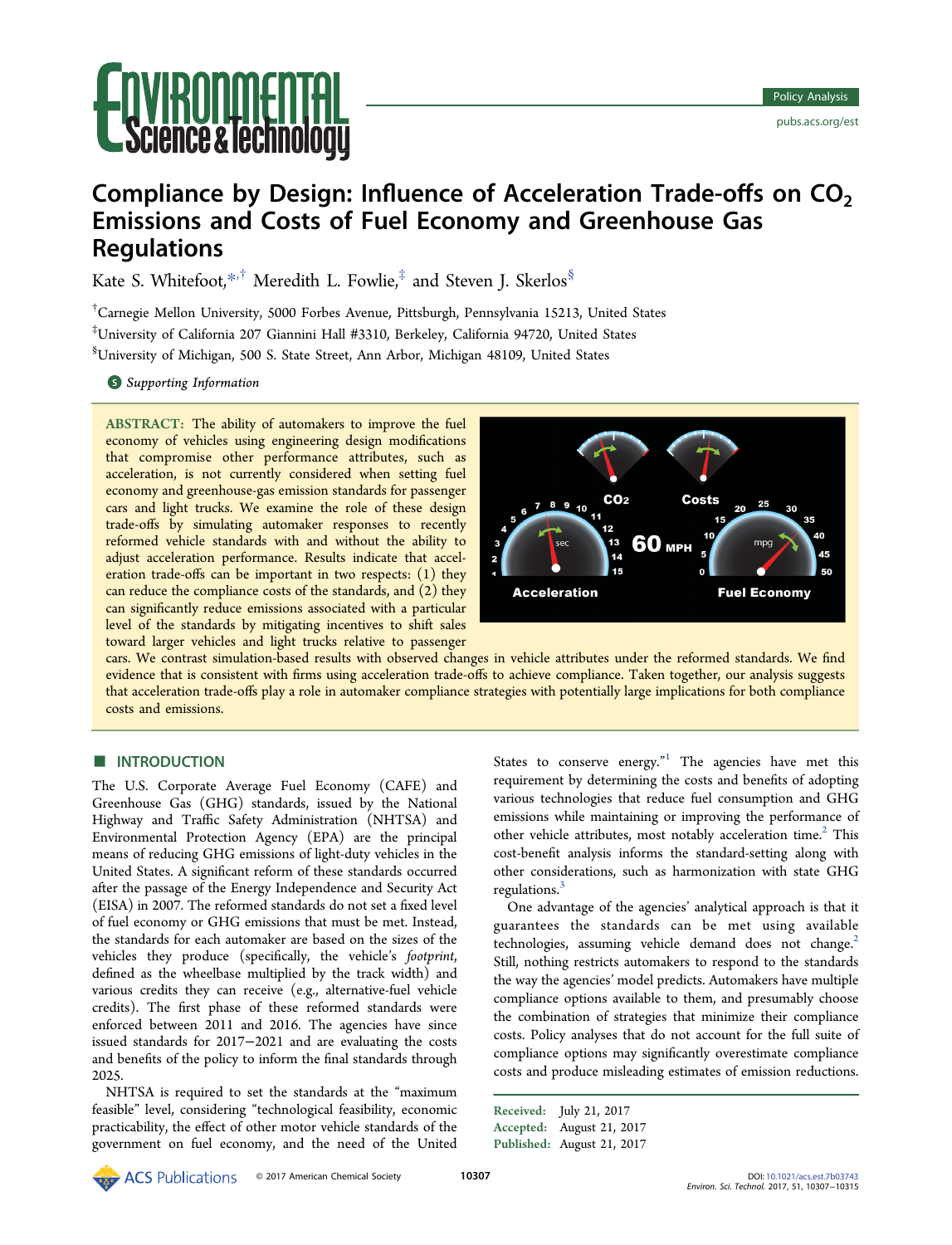In addition to implementing various technology features, other possible responses to the policy include (1) trading off vehicle performance attributes (such as acceleration perform-ance) to improve fuel economy,<sup>[4](#page-7-0)-[6](#page-7-0)</sup> (2) taking advantage of various credit provisions,  $7,8$  $7,8$  $7,8$  (3) adjusting prices to shift sales to vehicles that exceed their fuel economy target,<sup>[9](#page-7-0)−[11](#page-7-0)</sup> (4) increasing vehicle footprint (thereby decreasing the stringency of their fuel economy and GHG targets), $12$  and (5) violating the standards and paying fines to NHTSA and civil penalties to EPA[.13](#page-7-0)<sup>−</sup>[15](#page-7-0) Previous studies have examined the influence of the latter four of these alternative strategies on fuel consumption and/or costs.<sup>[7,9](#page-7-0)−[12](#page-7-0)</sup> Whether firms have incentives to trade off acceleration performance and fuel economy in response to the reformed policy, however, has not been examined in depth.

In this paper, we investigate the role that engineering design trade-offs between acceleration performance and fuel economy can play in automakers' response to the reformed standards. To do this, we nest a flexible approximation (also called a surrogate model) of engineering design trade-offs generated from physics-based vehicle performance simulations within an economic equilibrium model of the automotive market. We then simulate the engineering design and pricing decisions of profit-maximizing firms responding to the 2014 standards with and without the ability to trade off acceleration performance.

Our analysis focuses on the compliance options that automakers can use over the "medium run", namely fuelefficiency technologies and design trade-offs that can be implemented in the first few (i.e., 1−6) years after the regulations are announced. In order to be consistent with the agencies' approach, we do not account for design changes to vehicle footprint and compliance options that take longer production planning lead times, such as converting a significant percentage of their fleet to electric vehicles.<sup>[13](#page-7-0)</sup> However, we also find that our conclusions are robust to relaxing the technology assumptions.

Unlike the agencies' analysis, which assumes vehicle-specific demand is fixed, our model allows demand to respond to policy-induced changes in vehicle prices and attributes. This demand response is important to consider when assessing the significance of acceleration trade-offs. In contrast with fuelefficiency technologies that increase vehicle production costs, the primary costs to automakers of compromising acceleration performance are lost profits due to reduced demand and/or lower markups necessary to achieve a particular level of demand.

Acceleration trade-offs can lower the compliance costs associated with the regulation in three related ways. First, an automaker may find it relatively more profitable to compromise the acceleration performance of its vehicles (to improve fuel economy) rather than incorporating additional costly fuelsaving technologies or changing prices to shift demand to more fuel-efficient vehicles. Second, automakers may prefer to use acceleration trade-offs in combination with technology features in some or all of their vehicles so that fuel economy improves as well as acceleration performance. Third, if the regulation induces worse acceleration performance in some vehicles, competition for consumers who value acceleration will be reduced. This may cause some automakers to improve the acceleration performance of certain vehicles (in order to attract these consumers) at the expense of fuel economy, while simultaneously improving the fuel economy of other vehicles enough to comply with the standards.

This paper contributes to a growing body of literature that examines the economic and environmental impacts of fuel economy and GHG standards. Recent research finds that manufacturers can use a variety of loopholes and other compliance mechanisms that relax the stringency of the standards, leading to higher emissions.<sup>[7,8,12](#page-7-0),[15,16](#page-7-0)</sup> If acceleration trade-offs offer a relatively cost-effective means of complying with the standards, automakers' incentives to exploit these mechanisms that relax the stringency of the standards will be reduced.

Our work also begins to bridge a gap between the engineering design and economics literatures examining firms' optimal product design and pricing decisions. The approach we take is designed to leverage the relative strengths of methods in each field. Recent work in the economics literature uses bundles of attributes observed in the marketplace to econometrically estimate engineering trade-offs between energy efficiency and other product attributes.[5,11](#page-7-0),[17](#page-7-0),[18](#page-7-0) The most closely related example is Klier and Linn (2012), who examine the influence of trade-offs between fuel economy and engine power in the context of the prereform CAFE standards. One limitation of this approach is that many combinations of product attributes are not observed in the marketplace, but are technologically feasible and potentially optimal under future policy scenarios. A second concern is that correlations between attributes of interest (e.g., energy efficiency) and attributes that are difficult to quantify or otherwise unobservable in historical data (e.g., vehicle shape) can make it difficult to identify attribute tradeoffs econometrically. The physics-based engineering simulations we use to characterize design trade-offs can identify technologically possible combinations of attributes that have yet to manifest in existing product designs. This approach also allows us to identify trade-offs independently of unobserved product attributes.

The engineering design literature, on the other hand, develops detailed models of the trade-offs among product attributes based on physics.<sup>[19](#page-7-0)−[21](#page-7-0)</sup> In this literature, it is common to determine a particular firm's choices of engineering design variables and prices that maximize the firm's profits.<sup>[22](#page-7-0)−[24](#page-7-0)</sup> With a few notable exceptions,[25](#page-7-0)−[29](#page-7-0) however, this body of research generally ignores the strategic nature of competing firms' price and design decisions. The studies that do account for competitor design and pricing decisions are focused on relatively simple examples with ten or fewer products in the market and identical design trade-offs and costs for all firms. We extend this literature by nesting an engineering-design model of heterogeneous firms producing many product variants (a total of 471 distinct vehicle models and engine options) in an economic equilibrium model that captures the strategic competition between automakers. This extension is significant because the strategic interactions between competing firms and the industry structure affects firms' profit-optimal designs and prices,<sup>[25](#page-7-0),[29](#page-7-0)</sup> and therefore resulting emissions and costs.

# ■ MATERIALS AND METHODS

To capture the trade-offs between acceleration performance and fuel economy, we implement thousands of vehicle performance simulations over a range of feasible vehicle design configurations using an engineering simulation software package (AVL Cruise) that is used by the automotive industry to support the powertrain development process. To incorporate these simulated data in our model in a tractable way, we estimate a flexible approximation of the relationships among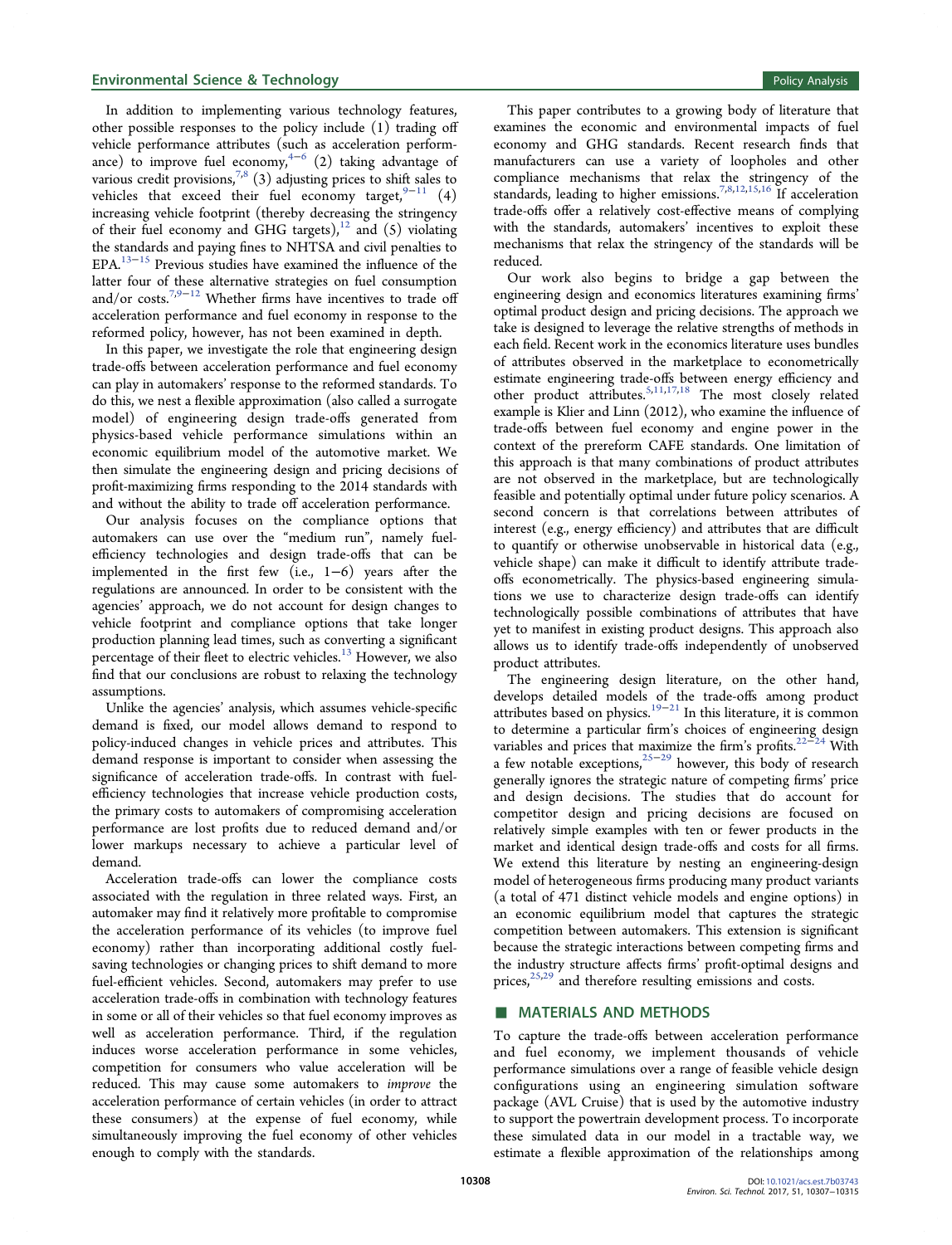vehicle performance attributes and production costs. These estimated relationships are then nested within an oligopolistic equilibrium model of the automotive market.

On the supply side, we include the 18 automakers that comprise 97% of the U.S. market. We assume each firm chooses prices and design variables for each of their vehicle models and engine options (e.g., the Toyota Camry with a 2.5 L engine and with a 3.5 L engine) to maximize profits. More specifically, we allow automakers to adjust fuel consumption (measured as gallons of fuel consumed per 100 miles) and acceleration (measured as the time in seconds to accelerate from 0 to 60 mph) by modifying powertrain tuning variables and technology features that can be changed in the medium run during vehicle redesign. We hold fixed the vehicle design parameters that are determined in earlier stages of the vehicle development process (see [Supporting Information \(SI\) S1.1](http://pubs.acs.org/doi/suppl/10.1021/acs.est.7b03743/suppl_file/es7b03743_si_001.pdf) for details). Longer-run design parameters include vehicle segment (e.g., midsize sedan), the powertrain architecture (e.g., conventional gasoline, hybrid, or diesel), and key internal and external dimensions.[30](#page-7-0)−[32](#page-7-0)

On the demand side, a random-coefficient logit discrete choice model is estimated using household-level data on vehicle purchase decisions. Taken together, the supply and demandside models can be used to simulate how automakers' profitmaximizing choices of vehicle designs and prices change in response to the 2014 standards, and the resulting impact on emissions and costs in equilibrium. To evaluate how acceleration trade-offs affect these outcomes, we generate two sets of simulations: (1) a model where automakers can adjust acceleration performance and fuel consumption, and (2) a more restricted model where acceleration performance is held fixed for all vehicles.

We choose 2006 as the reference year for consumer preferences and "baseline" vehicle designs to which automakers can add technology options and adjust powertrain tuning variables. This was the year immediately preceding the passage of EISA. After this year, automakers presumably began to plan their compliance strategies, and in some cases, implement design changes to earn early compliance credits.

Engineering Design Trade-offs. We make a conceptual distinction in our modeling framework between two types of engineering design modifications that automakers can use to change the fuel economy of their vehicles in the medium-run. Powertrain tuning variables (e.g., the final drive ratio) can be adjusted to favor fuel economy over acceleration performance or vice versa and have negligible influence on production costs or lower these costs. Technology features can be incorporated into a vehicle at an extra cost to improve fuel economy. Examples of technology features include high-efficiency alternators, low resistance tires, and low-friction materials in the engine. Many (although not all) of these technology features improve acceleration performance in addition to fuel economy.

As we discuss below, our model of the vehicle development process is not comprehensive. Because of simulation and data constraints, we do not account for all powertrain tuning variables and technology features automakers have at their disposal in the medium-run to increase fuel economy (e.g., changing the number of transmission gear ratios). If excluded powertrain tuning variables or technology features are less costeffective to change than those explicitly accounted for, omitting them will be inconsequential. If any of the omitted powertrain tuning variables are more cost-effective, our results represent lower bounds of the impact that design trade-offs can have on emissions and costs. However, if omitted technology features are more cost-effective than those we include, the influence of acceleration trade-offs would be overestimated. To assess the robustness of our findings to the set of technology features considered, we conduct sensitivity tests of our results to extending the technology improvements possible and lowering technology costs.

Our modeling of vehicle design trade-offs begins with the construction of "bundles" of design variables specific to each vehicle segment, s, indexed  $b = 1 \cdots B$ . Each bundle is comprised of a set of powertrain tuning variables,  $x<sub>s</sub>$  and technology features,  $t<sub>s</sub>$  that firms are able to adjust in our equilibrium model, as well as fixed design parameters,  $\tilde{x}_s$ , which firms cannot change. In the model, there are two powertrain tuning variables that can be manipulated to trade off acceleration performance for improved fuel economy: engine displacement size and the final drive gear ratio in the transmission. Fixed design parameters consist of vehicle segment, baseline curbweight (i.e., the weight of the vehicle without any passengers or cargo and without substituting existing materials for lightweight materials), gradeability (i.e., the steepest hill a vehicle can climb maintaining a particular speed), and towing requirements. Our classification of vehicle parameters as adjustable or fixed is based on the structure of the vehicle development process and manipulability of these parameters over the medium run as described in detail in [SI S1.1.](http://pubs.acs.org/doi/suppl/10.1021/acs.est.7b03743/suppl_file/es7b03743_si_001.pdf) Technology features are taken from NHTSA's analysis of available fuel-saving technologies based on independent studies and information from automotive manufacturers, researchers, and consultants ([SI Table S2](http://pubs.acs.org/doi/suppl/10.1021/acs.est.7b03743/suppl_file/es7b03743_si_001.pdf)). $^{33}$  $^{33}$  $^{33}$ 

We use the vehicle performance simulation package AVL Cruise to calculate the fuel consumption per 100 miles (fuelcons) and 0−60 mph acceleration time (acc) of a particular vehicle design conditional on a specified bundle of design parameters, b. We generate almost 30 000 sets of simulation results, each representing the fuel consumption and acceleration performance corresponding to the bundle of design parameter inputs, which are varied at small increments. Additional details of the vehicle simulations are discussed in [SI](http://pubs.acs.org/doi/suppl/10.1021/acs.est.7b03743/suppl_file/es7b03743_si_001.pdf) [S1.3.](http://pubs.acs.org/doi/suppl/10.1021/acs.est.7b03743/suppl_file/es7b03743_si_001.pdf)

The relationship between adjustable powertrain tuning variables and production costs is taken from Michalek et al., who estimate the relationship using data from automotive manufacturers and wholesale and rebuilt engine suppliers. $27$ Production costs associated with the addition of specific technology features are taken from NHTSA's analysis ([SI Table](http://pubs.acs.org/doi/suppl/10.1021/acs.est.7b03743/suppl_file/es7b03743_si_001.pdf) [S2](http://pubs.acs.org/doi/suppl/10.1021/acs.est.7b03743/suppl_file/es7b03743_si_001.pdf)), which were used in cost-benefit analyses of the regulations.<sup>[33](#page-7-0)</sup> NHTSA collected these cost data from vehicle tear-down studies, confidential manufacturer information, and independent studies. Cost reductions due to learning in the time between the announcement of the reformed regulations and their implementation are incorporated into the agencies' estimates (see [SI S1.6](http://pubs.acs.org/doi/suppl/10.1021/acs.est.7b03743/suppl_file/es7b03743_si_001.pdf)−1.8 for a detailed description of the data). Similar to the agencies' approach, we assume that all changes to vehicle designs occur during regularly scheduled product redesign cycles and so do not incur additional costs that would be associated with modifying the medium-run vehicle design variables in later stages of the development process.[34](#page-7-0)

Because changes to the final drive ratio negligibly influence production costs, for any chosen values of acceleration performance and technology features, there is only one choice of  $x_s$  that minimizes the production costs,  $c_s$ , associated with a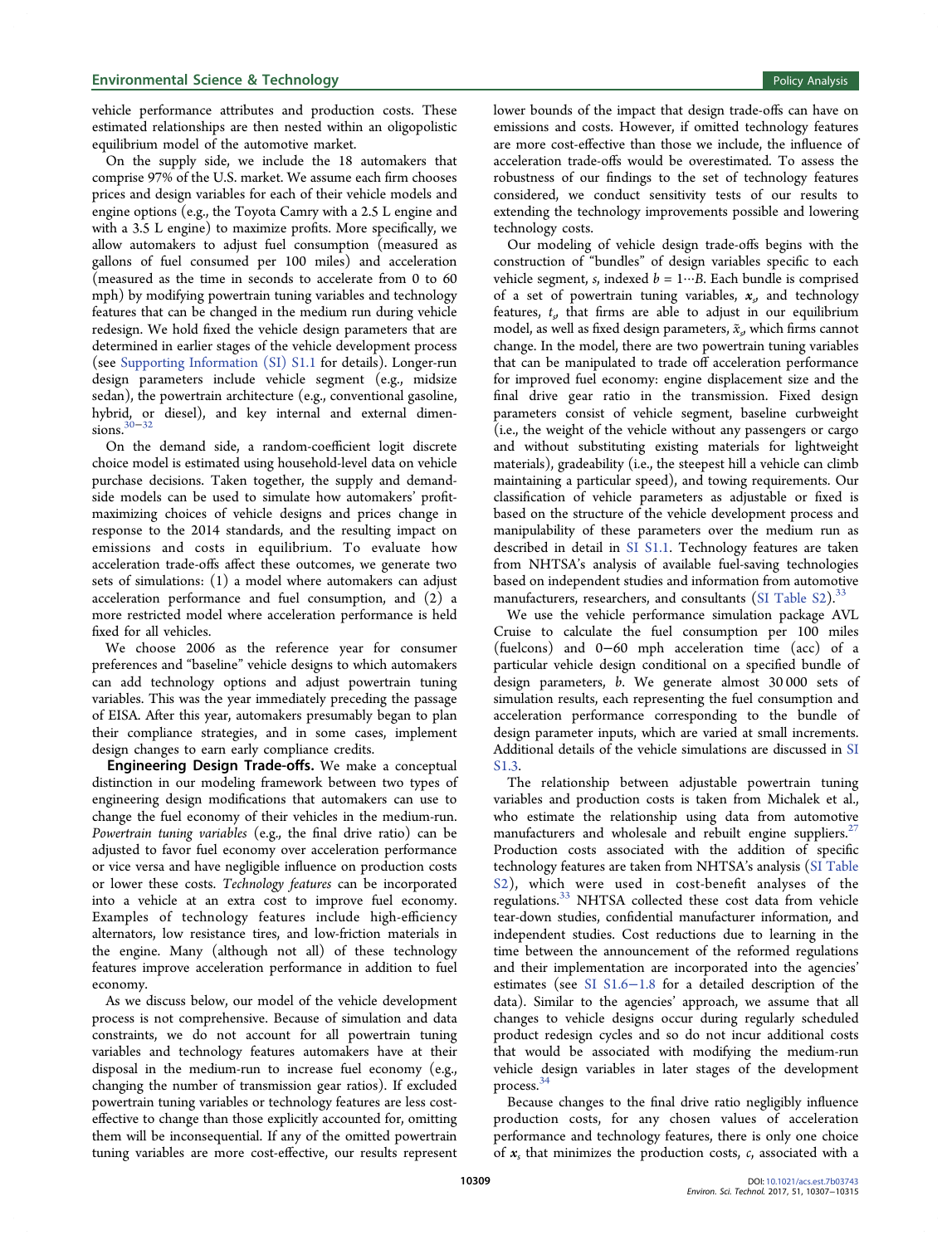## Environmental Science & Technology **Policy Analysis** Policy Analysis

given level of fuel consumption (see [SI S1.4](http://pubs.acs.org/doi/suppl/10.1021/acs.est.7b03743/suppl_file/es7b03743_si_001.pdf) for a detailed explanation). The engineering design trade-offs we model can thus be summarized by a system of two equations representing the efficiency frontiers (called Pareto frontiers in the engineering design literature) of fuel consumption and production costs for a particular vehicle design as a function of its acceleration performance and technology features, conditional on fixed design parameters (derivations are provided in [SI S1.4 and](http://pubs.acs.org/doi/suppl/10.1021/acs.est.7b03743/suppl_file/es7b03743_si_001.pdf) [S1.6\)](http://pubs.acs.org/doi/suppl/10.1021/acs.est.7b03743/suppl_file/es7b03743_si_001.pdf): fuelcons<sub>sb</sub> =  $h_{1s}(\text{acc}_{sb}, t_s; \tilde{x}_s)$ ,  $c_{sb} = h_{2s}(\text{acc}_{sb}, t_s; \tilde{x}_s)$ .

While we could in principle specify the structure of these two functions and estimate the parameters separately for all possible combinations of technology features, in practice it is computationally infeasible to explicitly incorporate this large number of discrete technology combinations in our equilibrium simulations. For the purpose of tractability, we approximate the set of cost-effective technology feature combinations with a single continuous variable, tech. The tech variable takes on a value between zero (the baseline case) and the maximum number of cost-effective combinations of technology features for each vehicle segment, with each value mapping to a specific combination of technology features. These technology combinations are ordered by decreasing fuel consumption for the same acceleration time, which is also increasing in cost. Therefore, a higher value of tech corresponds to a lower fuelconsumption and higher cost vehicle conditional on 0−60 mph acceleration time.

Several parametric specifications of the fuel consumption and cost functions were estimated using the vehicle simulation and production cost data. The following specifications performed the best under the Akaike Information Criterion:

$$
\begin{aligned} \text{fuelcons}_{sb} &= \kappa_{1s} + \kappa_{2s} e^{-\alpha c_{sb}} + \kappa_{3s} w t_{sb} + \kappa_{4s} w t_{sb} \cdot \alpha c_{sb} \\ &+ \kappa_{5s} \text{tech}_{sb} + \kappa_{6s} \text{tech}_{sb} \cdot \alpha c_{sb} + \epsilon_{sb} \end{aligned} \tag{1}
$$

$$
c_{sb} = \sigma_{1s} + \sigma_{2s} e^{-acc_{sb}} + \sigma_{3s} wt_b + \sigma_{4s} wt_b \cdot acc_{sb} + \sigma_{5s} tech_s
$$
  
+  $\epsilon_{sb}$  (2)

where fuelcons,  $c$ , acc, and  $wt$ , are the fuel consumption, marginal production costs, 0−60 mph acceleration time, and the curbweight of a vehicle in segment s with bundle of design variables b. We show in [SI S1.9](http://pubs.acs.org/doi/suppl/10.1021/acs.est.7b03743/suppl_file/es7b03743_si_001.pdf) that these particular specifications preserve important relationships between fuel consumption, acceleration performance, technology features, and costs from the underlying vehicle performance simulations and cost data.

Estimated values of the parameters in eqs 1 and 2 are reported in [SI Tables S3 and S4.](http://pubs.acs.org/doi/suppl/10.1021/acs.est.7b03743/suppl_file/es7b03743_si_001.pdf) The models fit the data in each segment reasonably well  $(R^2 = 0.81-91)$  with the exception of the two-seater segment ( $R^2$  = 0.67 for fuel consumption and 0.75 for costs). However, this segment comprises less than 1% of vehicle sales so the poorer fit should not significantly affect the policy simulation results.

Demand Model. Following Train and Winston (2007), we model consumer vehicle choices using a random-coefficient logit model estimated using data on consumer-level choices and vehicle attributes. The utility consumer  $n$  derives from vehicle model and engine option i can be decomposed into four components:

$$
u_{ni} = \delta_i + \sum_{\mathbf{k}\mathbf{r}} a_{ik} z_{ni} \beta_{kr} + \sum_{\mathbf{k}} a_{ik} \nu_{ni} \mu_k + \epsilon_{ni}
$$
\n(3)

The first component,  $\delta_{ij}$  captures the average utility across consumers for a specific vehicle model and engine option.  $\delta_i$  =  $\sum_{k} a_{ik} \overline{B_{k}}$  +  $\xi_{i}$  where each  $a_{ik}$  is an observable vehicle attribute, such as price and fuel economy,  $\overline{\beta}_k$  is the coefficient for the attribute, and  $\xi$  captures the utility of attributes valued by the consumer but not observed in the data (e.g., interior materials). The second component represents the portion of utility for vehicle attributes that varies systematically with observed consumer characteristics,  $z_n$ . The third component captures the effects of interactions between vehicle attributes and consumer characteristics we cannot observe. This allows for random variation in consumer preferences for specific vehicle attributes,  $\mu$ , which are assumed to be normally distributed.

The fourth term,  $\epsilon_{\rm ni}$ , in eq 3 captures idiosyncratic individual preferences. We invoke the standard assumption that these errors have an i.i.d. Type I extreme value distribution. This assumption yields the following functional form for the vehiclechoice-share probabilities,  $P_{\text{n}i}$  conditional on  $z_n$ ,  $v_n$ , and the parameters to be estimated,  $\theta$ .

$$
P_{ni} = Pr(y_n = iz_n, v_n, \theta) = \frac{\exp(\delta_i + \sum_{\mathbf{kr}} a_{ik} z_m \beta_{kr} + \sum_{\mathbf{k}} a_{ik} z_m \mu_k)}{1 + \sum_j \exp(\delta_j + \sum_{kr} a_{jk} z_n \beta_{kr} + \sum_k a_{jk} \mu_{nk} \mu_k)}
$$
  

$$
\equiv \frac{\exp(u_{ni})}{1 + \sum_j \exp(u_{nj})}
$$
(4)

The predicted sales of vehicle *i* is  $M\sum_{n}P_{\text{in}} \equiv q_i$  where *M* is the market size. This utility formulation is extended to include consumers' ranked choices when available (see [SI S3.2\)](http://pubs.acs.org/doi/suppl/10.1021/acs.est.7b03743/suppl_file/es7b03743_si_001.pdf).

Because unobserved vehicle attributes that consumers value, such as interior materials, acoustic performance, and electronic accessories, are likely to be correlated with the vehicle attributes of primary interest (namely, price, fuel economy, and acceleration performance), estimating eq 4 for  $\overline{\beta}_k$  directly will likely yield biased estimates. This well-documented endogeneity problem is typically addressed using an instrumental variables (IVs) strategy.<sup>[35](#page-8-0)–[38](#page-8-0)</sup> It has become standard to use functions of nonprice attributes,  $w$ , including horsepower and fuel economy, as IVs for endogenous attributes.<sup>[35](#page-8-0)−[39](#page-8-0)</sup> This strategy is predicated on an exclusion restriction that requires the IVs to be exogenous such that  $\mathbb{E}[\xi_i|\mathbf{w}] = 0$ . Our study is motivated by the observation that automakers can modify vehicle attributes such as fuel economy and horsepower in the medium-run. Thus, in contrast to earlier studies, we use only those vehicle attributes that are determined by longer run product-planning schedules as IVs for price, fuel economy, and acceleration performance. Specifically, we use the moments of vehicle dimensions of same-manufacturer vehicles and different-manufacturer vehicles, powertrain architecture (e.g., hybrid, diesel, conventional gasoline), and drive type (e.g., all wheel drive). This identification strategy is discussed in more detail in [SI S3.3.](http://pubs.acs.org/doi/suppl/10.1021/acs.est.7b03743/suppl_file/es7b03743_si_001.pdf)

Two sources of data are used to estimate the demand model: a detailed household-level survey conducted by Maritz Research in 2006, and vehicle characteristic data available from Chrome Systems Inc. [SI S3.1](http://pubs.acs.org/doi/suppl/10.1021/acs.est.7b03743/suppl_file/es7b03743_si_001.pdf) describes these data and reports the estimated parameters in [SI Tables S8 and S11](http://pubs.acs.org/doi/suppl/10.1021/acs.est.7b03743/suppl_file/es7b03743_si_001.pdf). We perform random initial value tests and verify that the algorithm converges to the same solution.

Automotive Oligopoly Model. To model firms' product pricing and design decisions, we nest the engineering design and demand models summarized by eqs 1−4 within a differentiated product oligopoly model. We assume that firms choose the prices, acceleration performance, and levels of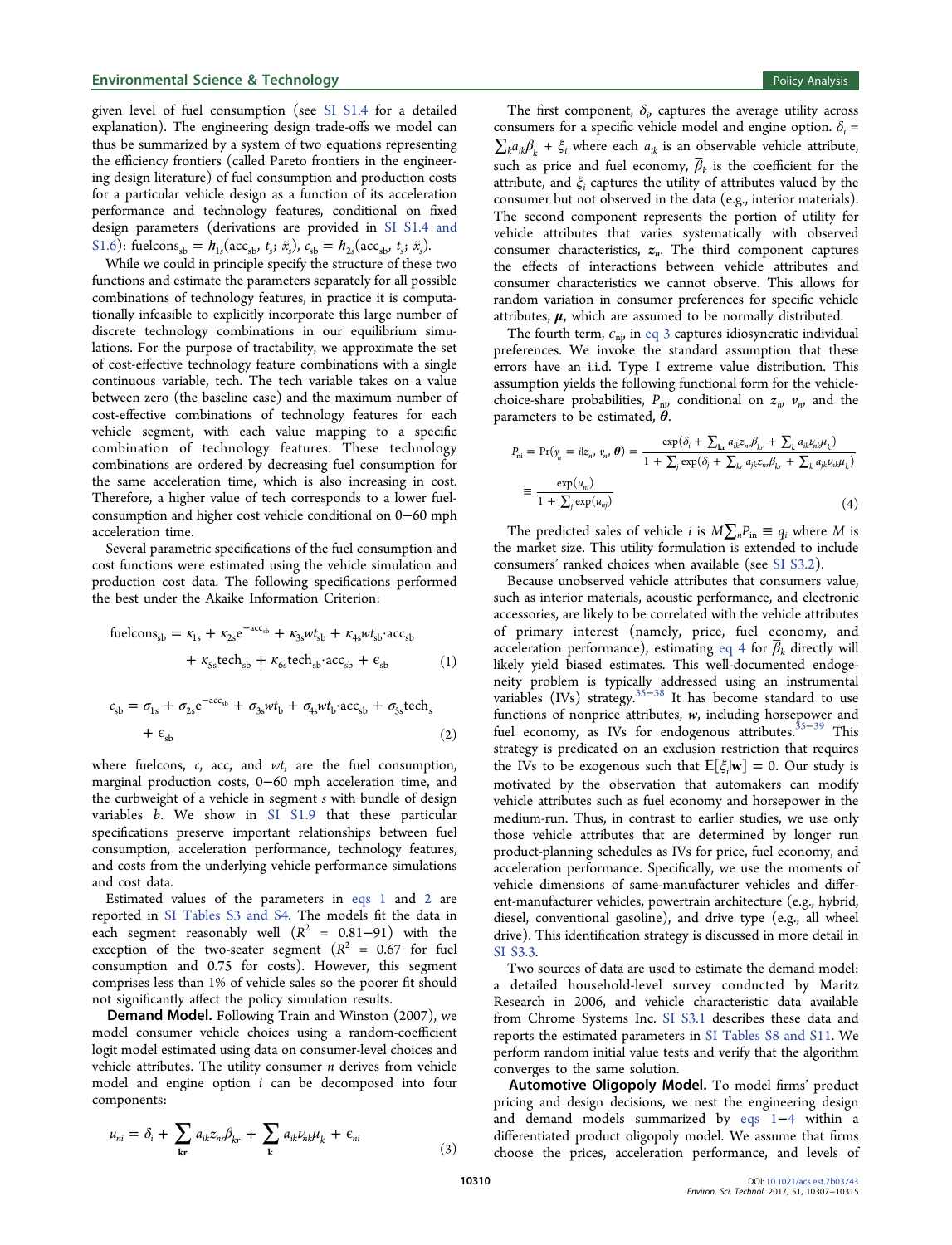technology features of all the vehicle models and engine options they produce to maximize profits,  $\pi$ , according to the following formulation.

$$
\max_{p_j, \text{acc}_j, \text{tech}_j \forall j} \pi = \sum_j q_j (p_j - c_j)
$$
\n
$$
\text{subject to } \text{CAFE}_1^{\text{TAGET}} - \text{CAFE}_1 - \text{credit}_1 \le 0 \forall 1
$$
\n
$$
\text{where } q_j = g(p_j, \text{ fuelcons}_j, \text{ acc}_j; \tilde{x}_j)
$$
\n
$$
\text{fuelcons}_j = h_1(\text{acc}_j, \text{tech}_j; \tilde{x}_j)
$$
\n
$$
c_j = h_2(\text{acc}_j, \text{tech}_j; \tilde{x}_j)
$$

(5)

The variables  $q_j$ ,  $p_j$ , and  $c_j$  are, respectively, the quantity demanded, price, and marginal cost associated with vehicle model and engine option j. The standards are represented as a constraint for each vehicle class  $l$  (i.e., passenger cars and light trucks). We define  $CAFE<sub>l</sub>$  to be the harmonic sales-weighted average fuel economy of all vehicles in class  $l$  that the firm produces, which must equal or exceed the firm's CAFE target for that vehicle class,  $CAFE<sub>l</sub><sup>TARGET</sup>$ , within allowable fueleconomy credit provisions defined by the regulations, credit<sub>1</sub>. . Excluding differences between noncompliance penalties and the credits automakers can earn under the CAFE and GHG standards (i.e., AFV and off-cycle credits), the standards are equivalent. Therefore, in the case where firms meet the standards without the use of these credits, both standards can be represented by the single constraint for each vehicle class in eq 5. We repeat the simulations under alternative assumptions to explore scenarios under which automakers can earn additional credits under the CAFE and GHG standards (see [SI S4.3\)](http://pubs.acs.org/doi/suppl/10.1021/acs.est.7b03743/suppl_file/es7b03743_si_001.pdf).

For the main specification presented in this paper, we allow all firms to trade credits between their passenger car and light truck fleets but we constrain firms to comply with the 2014 standards without further credit provisions. We use our oligopoly model to simulate the effects of replacing the unreformed 2006 standards with the 2014 reformed standards with and without the consideration of acceleration trade-offs. We use 2006, which just predates the policy reform, as a baseline against which we determine emission reductions, changes in vehicle attributes, and producer and consumer costs. To avoid confounding the effects of the policy reform with our modeling assumptions (including any model misspecification and the omission of some credit provisions) as well as the exogenous reduction of technology costs over time, we use simulated partial equilibrium outcomes under the 2006 standards as our baseline rather than observed data. A comparison of the simulated baseline outcomes with observed attributes is provided in [SI S4.1](http://pubs.acs.org/doi/suppl/10.1021/acs.est.7b03743/suppl_file/es7b03743_si_001.pdf). In order to build confidence in our simulations, we perform out-of-sample predictions of salesweighted average fuel economy and acceleration performance in the years between 2006 and 2014 and compare them to observed values in these years. We find that the simulations predict observe values within 3% for each year (see [SI S4.5](http://pubs.acs.org/doi/suppl/10.1021/acs.est.7b03743/suppl_file/es7b03743_si_001.pdf)).

#### **SIMULATION RESULTS**

The model is used to simulate a series of vehicle-specific equilibrium outcomes: fuel economy, acceleration performance, technology features, prices, production costs, and vehicle sales. These simulated outcomes are used to calculate total use-phase GHG emission reductions over the lifetime of the vehicles and

producer and consumer costs resulting from replacing the 2006 standards with the 2014 standards. GHG emissions are calculated assuming passenger cars and light trucks are respectively driven 195 000 and 226 000 miles over their lifetime in the baseline with a rebound effect of  $10.3\%$ .<sup>[40,41](#page-8-0)</sup> Producer costs are measured in terms of profit losses relative to the baseline. Consumer costs are measured in terms of consumer surplus losses calculated by equivalent variation, or the amount that a consumer would need to be paid to realize the same amount of utility. We determine the compliance costs of the policy in terms of the sum of profit losses and consumer surplus losses (hereafter, social surplus losses) per ton of emissions reduced. We stop short of a comprehensive measure of the societal benefits (e.g., improved air quality) associated with reduced fuel consumption and GHG emissions in these calculations.

In addition to assessing the extent that acceleration trade-offs influence GHG emissions and social surplus, we investigate two "offsetting" effects that play a role in determining the net effect of the reformed standards on aggregate emissions. The first relates to the differences in stringency between the passengercar and light-truck standards. If the market share of light trucks rises relative to that of passenger cars, GHG emissions will be higher. The second relates to the fact that the standards are size-based. Firms can reduce the stringency of the standards by shifting sales toward larger passenger cars and light trucks.

Table 1 summarizes simulation results for two scenarios: (1) modeling trade-offs between fuel economy and acceleration

# Table 1. Simulation Results of the Impact of Replacing the 2006 Standards with the 2014 Standards in Simulations Excluding and Including Acceleration (acc) Trade-Offs; Both Scenarios Account for Price Changes and Adoption of Fuel-Saving Technology Features

|                                                        | offs       | no acc trade- with acc trade-<br>offs |
|--------------------------------------------------------|------------|---------------------------------------|
| Emissions and Social Surplus Results                   |            |                                       |
| change in $CO2$ emissions (million metric<br>tons)     | $-18.8$    | $-76.5$                               |
| change in consumer surplus (billions 2014)<br>USD)     | $-$ \$12.8 | $-57.4$                               |
| change in producer profits (billions 2014)<br>USD)     | $-$ \$0.2  | $-$ \$0.1                             |
| Aggregate Vehicle Attribute Results                    |            |                                       |
| change in sales-weighted average fuel<br>economy (mpg) | $+0.7$     | $+2.6$                                |
| change in sales-weighted average acceleration<br>(s)   | $+0.1$     | $+0.7$                                |
| change in sales-weighted average footprint<br>(sq ft)  | $+1.2$     | $+0.1$                                |
| change in share of light trucks                        | $+3.5%$    | $+2.7%$                               |

performance, and (2) excluding these trade-offs. In the simulation that include design trade-offs, we see significant compromises in acceleration performance. Average 0−60 mph acceleration time increases 0.7 s or approximately 8% (an increase in acceleration time means acceleration performance is worse). Notably, the large majority of this change comes from the design response versus changes in sales composition. In the simulations that shut off the design trade-offs, we see a relatively small increase in acceleration time, which is driven entirely by changes in sales composition.

Results indicate that, when acceleration trade-offs are considered, GHG emission reductions increase from 19 to 77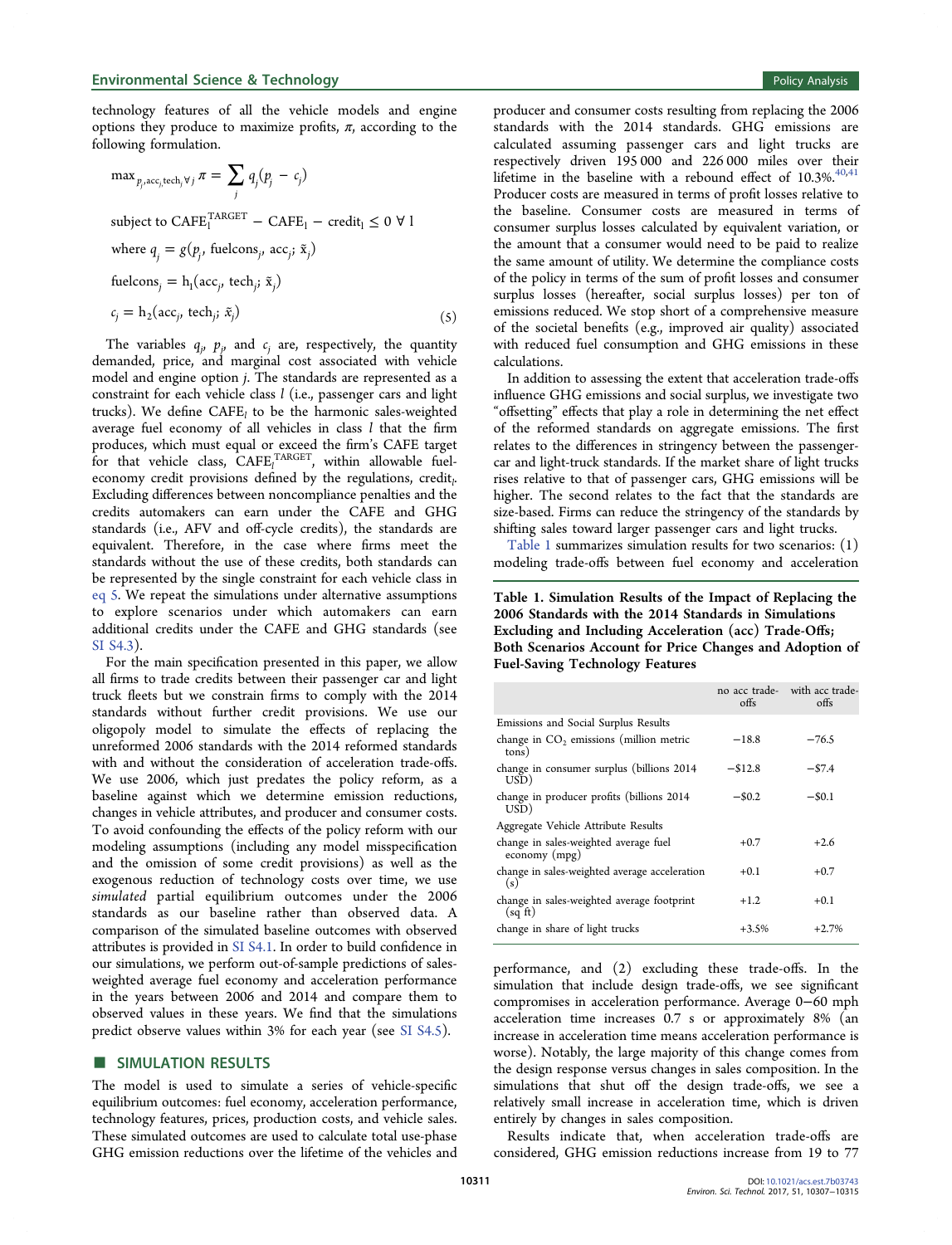#### Environmental Science & Technology **Policy Analysis** Policy Analysis

million metric tons. There are two key reasons for this that are related to changes in the composition of new cars sold. First, the market share of light trucks increases more when acceleration trade-offs are shut off. Second, the sales-weighted average vehicle footprint increases by 1.0 sq. ft  $(0.09 \; \mathrm{m}^2)$  when acceleration trade-offs are excluded, whereas it remains approximately the same when they are included. Recall that we do not allow firms to change the footprint of their vehicles in our simulations, so this increase in size is due to price changes that shift demand to larger passenger cars and light trucks (see Whitefoot and Skerlos<sup>[12](#page-7-0)</sup> for an analysis of size increases when footprint-design changes are possible).

Social surplus is also significantly impacted by acceleration trade-offs. Policy-induced consumer surplus losses decrease from \$12.8 billion or approximately \$790 per consumer to \$7.4 billion or approximately \$460 per consumer when the trade-offs are included. Total profit losses are reduced from \$200 million to \$100 million, which should be considered upper bounds because we do not account for all compliance flexibilities in the regulations (e.g., banking and borrowing of credits). Total social surplus losses when attribute trade-offs are excluded are comparable to results in Klier and Linn's (2012) study of the prereform regulations after adjusting for the stringency of the reformed standards (see [S4.4](http://pubs.acs.org/doi/suppl/10.1021/acs.est.7b03743/suppl_file/es7b03743_si_001.pdf) for details). The change in social surplus when attribute trade-offs are included, however, is smaller than that reported in Klier and Linn. This is most likely due to a combination of two factors. First, our estimates of attribute trade-offs using physics-based vehicle simulations imply that fuel consumption can be reduced with smaller adjustments in acceleration performance than econometric estimates that may conflate trade-offs with unobserved vehicle attributes correlated with fuel economy and acceleration (see [S2\)](http://pubs.acs.org/doi/suppl/10.1021/acs.est.7b03743/suppl_file/es7b03743_si_001.pdf). Second, the reformed policy differs from past regulations in several important ways that reduce costs for compliant firms (e.g., reducing leakage by enforcing tough penalties for firms that violate the GHG standards). Similar to most prior studies, we find that the vast majority of the costs of the policy are passed on to consumers.

The simulated average impacts on vehicle attributes mask significant heterogeneity across vehicles. Figure 1 shows the policy-induced changes in sales-weighted average fuel economy and acceleration times and the spread between the 10th and 90th quantiles. As the figure illustrates, there are mostly increases, but also some notable decreases, in these attributes



Figure 1. Simulation results of changes in vehicle attributes in response to the reformed standards when trade-offs between fuel economy and acceleration (acc) are considered and when they are excluded from the analysis. The sales-weighted averages for fuel economy are harmonic averages following the policy, whereas arithmetic averages are used for acceleration.

when acceleration trade-offs are included. Recall that automakers may reduce the fuel economy of some vehicles in favor of acceleration performance to attract consumers willing to pay for superior acceleration performance. Our simulation results show that for 25% of vehicles, firms choose to reduce fuel economy in order to improve acceleration performance. For 57% of vehicles, automakers rely on compromising acceleration performance rather than relying on fuel-saving technology features to improve fuel economy, and for 17% they use a combination of acceleration trade-offs and technology features. Less than 1% have no change in acceleration performance. We also find heterogeneity across automakers. Some firms rely on acceleration trade-offs to comply with the standards to a much greater extent than others.

We also conduct sensitivity tests that examine the effect of varying the estimates of technology feature costs and consumer willingness-to-pay for fuel economy. Results are summarized in Table 2. When consumers are willing to pay more for

# Table 2. Influence of Acceleration Trade-Offs on Simulation Results of the 2014 Policy Outcomes under Alternate Specifications<sup>a</sup>

|                                                      | change in $CO2$<br>emissions (million<br>metric tons) | change in compliance<br>costs (billion 2014<br>USD) |
|------------------------------------------------------|-------------------------------------------------------|-----------------------------------------------------|
| main specification                                   | $-58$                                                 | $-5.5$                                              |
| Sensitivity Tests on<br>Main Specification           |                                                       |                                                     |
| willingness to pay for<br>fuel economy 35%<br>higher | $-32$                                                 | $-2.2$                                              |
| cost of tech features 2.5%<br>lower                  | -48                                                   | $-4.7$                                              |
| maximum tech 10%<br>higher                           | -54                                                   | $-3.7$                                              |

<sup>a</sup>The table presents the *difference* between the estimates produced from the simulations where acceleration trade-offs are included with the estimates produced by the simulations that exclude these tradeoffs.

improvements in fuel economy, the influence of acceleration trade-offs on emissions and compliance costs is lower than in the main simulation specification. The change in GHG emission reductions due to acceleration trade-offs drops from 58 million metric tons to 32 and reductions in compliance costs drop from 5.5 billion to 2.2. This occurs because the standards are effectively less stringent so that the benefits of using acceleration trade-offs as an additional compliance strategy is smaller (although still substantial). Intuitively, acceleration trade-offs also have a somewhat smaller impact on emissions and compliance costs when fuel-saving technology costs are lower and when the upper bound of the tech variable is relaxed.

# LONGITUDINAL REGRESSION OF OBSERVED ACCELERATION

The simulation results summarized above predict how the reformed policy affects acceleration trade-offs, emissions, and compliance costs conditional on modeling assumptions and holding other confounding factors (such as fuel prices) constant. These simulations are based entirely on data that was available before the policy change in order to be consistent with the type of analysis agencies could perform when assessing the impact of future policy options.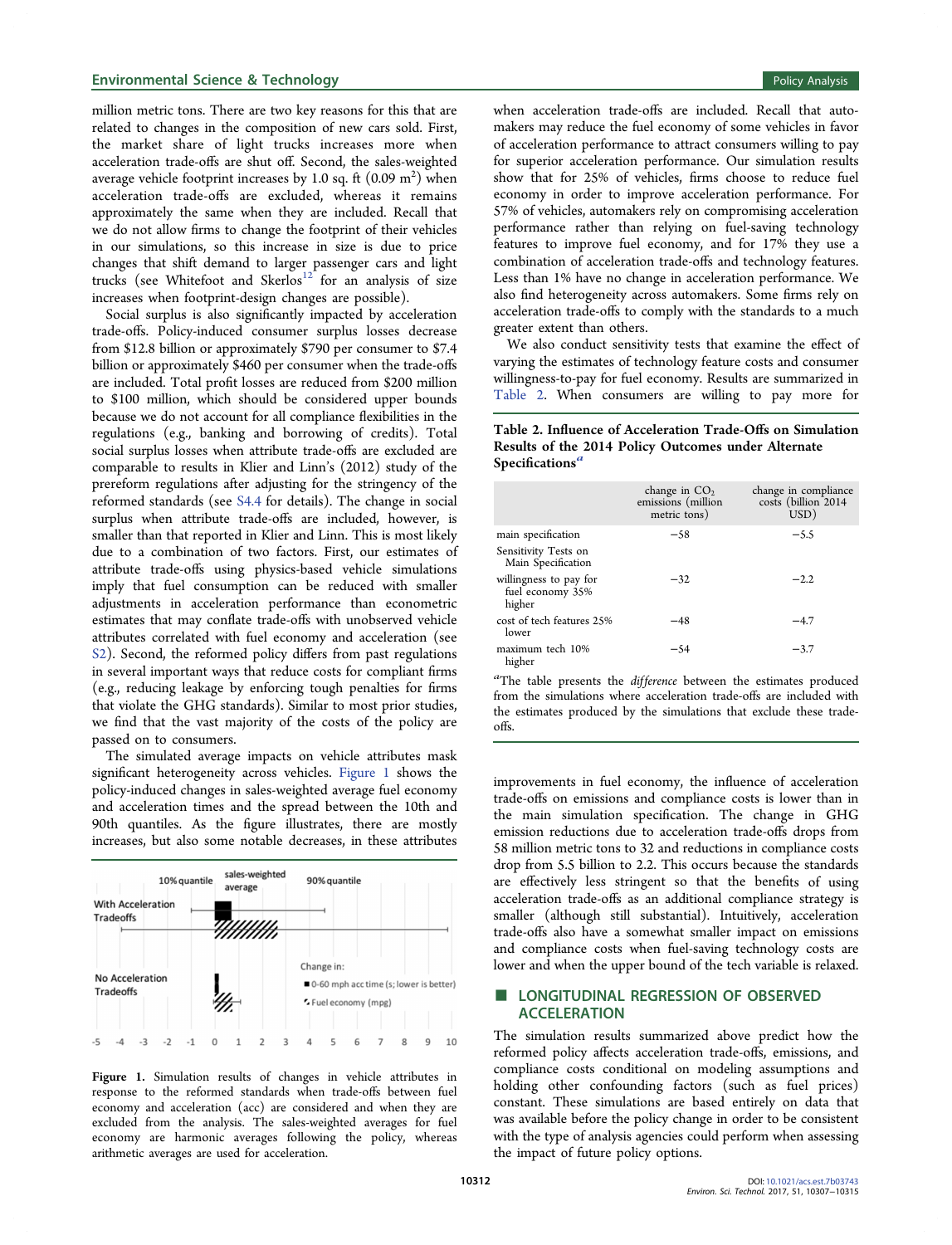As a check on the simulation results, we also examine acceleration trade-offs using a completely different method: a longitudinal regression analysis of the acceleration performance we observe in the new vehicle market before and after the reformed standards took effect. We use data on sales-weighted attributes collected by EPA for 1976-2014 vehicles.<sup>[42](#page-8-0)</sup> These data are recorded at the level of firm-year for each vehicle class. Although the reformed standards did not apply until 2011, automakers could earn credits for earlier action, which they could use to comply with the standards once they took effect. $43$ For this reason, we look for evidence of policy-induced design changes as early as 2007 (after EISA was passed).

Empirically estimating the causal effect of the policy reform on vehicle attributes is difficult because there are many timevarying factors that could influence vehicle design choices. Potentially confounding factors include exogenous technological change, rising gasoline prices, and evolving consumer preferences. In order to isolate the effect of the reformed standards on vehicle design choices as best we can with the available data, we include several controls for these time-varying factors in our analysis.

We use 30 years of data prior to the announcement of the reformed policy to analyze trends in acceleration performance over time. The following equation serves as the foundation for our empirical analysis:

$$
\mathrm{acc}_{it} = \alpha + \delta(t) + \beta' X_{it} + \gamma_1 \mathrm{D} \mathbf{1}_t + \gamma_2 \mathrm{D} \mathbf{2}_t + \varepsilon_{it} \tag{6}
$$

where  $i$  indexes manufacturing firms and  $t$  indexes time (measured in years). The  $\delta(t)$  function models acceleration performance as a function of time.  $X_{it}$  captures time varying determinants of acceleration performance such as gasoline prices. D1 and D2 are policy indicators that equal one one after MY2006 and MY2010, respectively, and zero before. Including these binary policy indicators allows a level shift in acceleration performance trends after the policy takes effect. We also estimate a linear spline function which allows the slope of the acceleration performance trajectory to change as firms begin to comply with the policy. In the spline specifications, binary indicators in eq 25 are replaced with  $B1_t = t-2006$  and  $B2_t = t-$ 2010.

Results are summarized in Table 3 (additional specifications are described in the [SI\)](http://pubs.acs.org/doi/suppl/10.1021/acs.est.7b03743/suppl_file/es7b03743_si_001.pdf). Relative to the trends and relationships observed prior to the reformed standards, we find that the rate of improvement in acceleration performance slowed after the policy reform was announced and slowed further once the policy took effect. These policy variables are jointly significant. The preferred specifications are (2) and (4), which condition on real gasoline prices. These estimated coefficients can be used to impute an effect of the policy on sales-weighted average 0− 60 mph acceleration time. The table reports these imputed effects which range from 0.63−1.10 s slower. For the preferred specifications, the estimated effects of the policy on average acceleration are remarkably similar to our simulation-based estimate of 0.7 s.

Analyzing these same data at the firm-level reveals substantial heterogeneity in patterns of acceleration performance across manufacturers. For each firm and vehicle type (i.e., passenger car or light truck), we construct the counterfactual trajectory of acceleration performance by extrapolating prepolicy acceleration trends controlling for time-varying factors. Observed acceleration following the introduction of the reformed standards underperforms relative to this counterfactual for most firms. For some firms, however, we estimate improve-

|  |  | Policy Analysis |
|--|--|-----------------|
|  |  |                 |
|  |  |                 |
|  |  |                 |
|  |  |                 |

| Table 3. Regression Analysis of Sales-Weighted Average          |  |
|-----------------------------------------------------------------|--|
| Acceleration Performance over the Period 1976–2014 <sup>a</sup> |  |

|                                                                                                                            | (1)               | (2)                | (3)          | (4)               |
|----------------------------------------------------------------------------------------------------------------------------|-------------------|--------------------|--------------|-------------------|
| time trend                                                                                                                 | $-0.181^{b}$      | $-0.174^{b}$       | $-0.182^{b}$ | $-0.176^{b}$      |
|                                                                                                                            | (0.014)           | (0.012)            | (0.014)      | (0.012)           |
| D <sub>1</sub>                                                                                                             | $0.523^{b}$       | 0.161              |              |                   |
|                                                                                                                            | (0.202)           | (0.165)            |              |                   |
| D2                                                                                                                         | $0.571^{b}$       | $0.467^b$          |              |                   |
|                                                                                                                            | (0.180)           | (0.166)            |              |                   |
| real gasoline prices                                                                                                       |                   | 0.261 <sup>d</sup> |              | $0.270^{d}$       |
|                                                                                                                            |                   | (0.158)            |              | (0.148)           |
| B1                                                                                                                         |                   |                    | $0.195^{b}$  | 0.070             |
|                                                                                                                            |                   |                    | (0.070)      | (0.049)           |
| B <sub>2</sub>                                                                                                             |                   |                    | $-0.074$     | 0.082             |
|                                                                                                                            |                   |                    | (0.061)      | (0.053)           |
| Constant                                                                                                                   | $15.008^{b}$      | $14.293^{b}$       | $15.024^{b}$ | $14.307^b$        |
|                                                                                                                            | (0.363)           | (0.553)            | (0.362)      | (0.514)           |
| imputed impact of the policy<br>on acceleration (s)                                                                        | 1.1               | 0.63               | 1.1          | 0.71              |
| joint F-test                                                                                                               | 5.37 <sup>c</sup> | 4.01 <sup>c</sup>  | $8.22^{b}$   | 8.57 <sup>c</sup> |
| $R^2$                                                                                                                      | 0.750             | 0.754              | 0.753        | 0.757             |
| number of observations                                                                                                     | 493               | 493                | 493          | 493               |
| <sup>a</sup> The unit of observation is a firm-year-vehicle type. ${}^{b}p$ < 0.01. ${}^{c}p$ <<br>0.05. ${}^{d}p < 0.1$ . |                   |                    |              |                   |

ments in acceleration performance among passenger cars (Kia) and trucks (Chrysler, Ford, and Mercedes-Benz). These firmlevel estimates are summarized in [SI Table S14](http://pubs.acs.org/doi/suppl/10.1021/acs.est.7b03743/suppl_file/es7b03743_si_001.pdf). While the firmlevel heterogeneity is qualitatively consistent with our simulation results, firm-level estimates of acceleration time vary substantially between the two approaches.

In sum, the trajectories in acceleration performance we observe are qualitatively consistent with our simulation results; following the introduction of the reformed policy, observed acceleration performance is significantly worse than our counterfactual estimate based on trends before the policy change. Our estimated impact of the reformed standards on sales-weighted average acceleration performance are very similar across our econometric and simulation results, although the firm-level results are not as congruent. These results lend further support to our hypothesis that acceleration trade-offs play an important role in automakers' compliance strategies.

#### ■ CONCLUSION

Environmental policies can significantly influence engineering design decisions as firms reoptimize their products to meet compliance requirements at minimum cost. We evaluate the potential importance of vehicle design trade-offs between fuel economy and acceleration performance in automakers' responses to the reformed CAFE and GHG standards. Using simulations of the automotive industry, we find that automakers have an incentive to use these design trade-offs and that GHG emissions and compliance costs (measured in terms of lost producer profits and consumer surplus) are significantly lower when these trade-offs are accounted for. We also find that these simulation-based estimates are consistent with changes in vehicle attributes observed in the years following the announcement of the policy. Given the potential importance of acceleration trade-offs as a means of complying with vehicle standards, regulatory agencies should consider these performance trade-offs. Our results also imply that previous analyses of the regulations that do not include these trade-offs may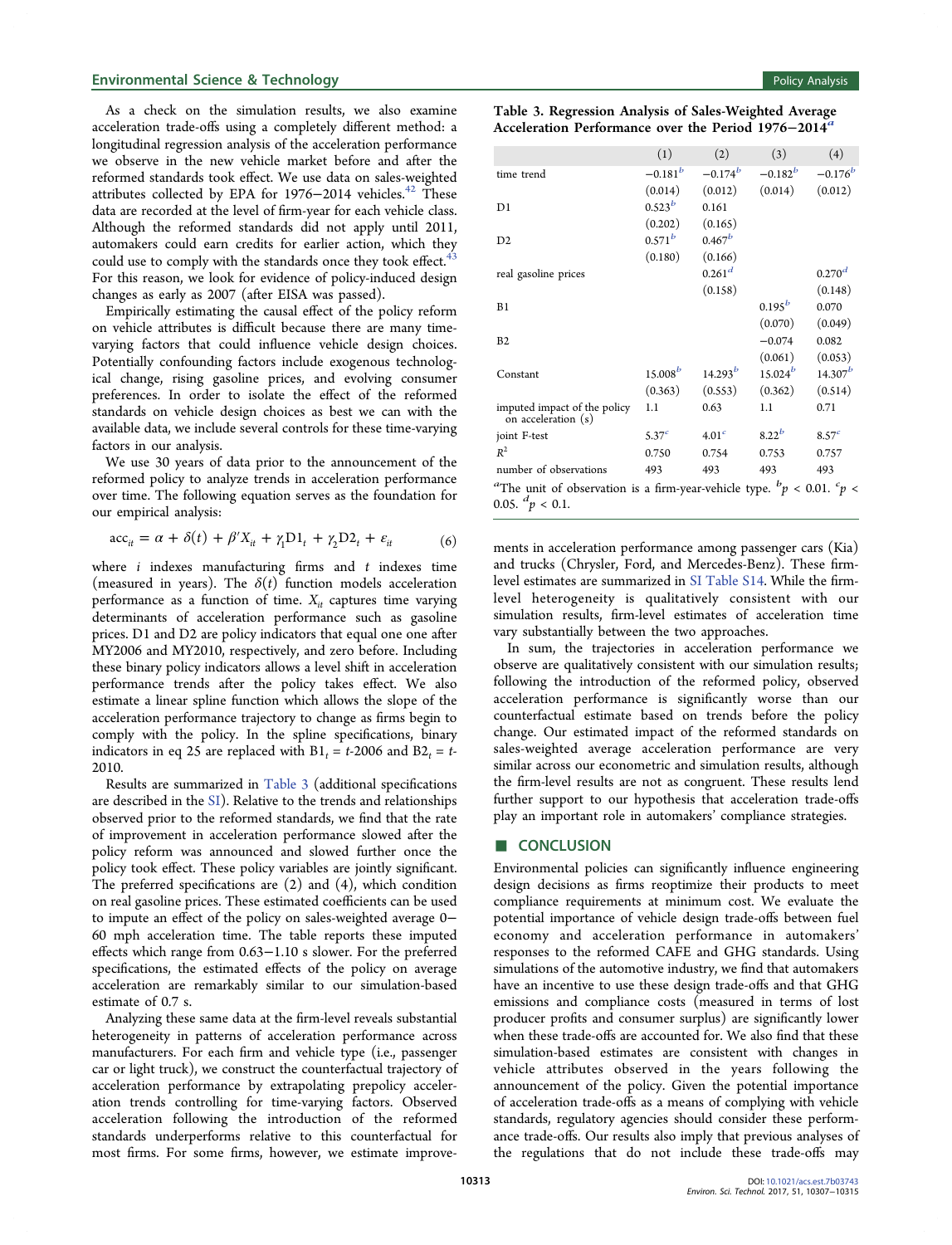<span id="page-7-0"></span>significantly overestimate compliance costs and underestimate GHG emission reductions.

# ■ ASSOCIATED CONTENT

#### **6** Supporting Information

The Supporting Information is available free of charge on the [ACS Publications website](http://pubs.acs.org) at DOI: [10.1021/acs.est.7b03743](http://pubs.acs.org/doi/abs/10.1021/acs.est.7b03743).

Detailed information on each of the constituent data and models used in our analysis as well as descriptions of several robustness checks on our results ([PDF\)](http://pubs.acs.org/doi/suppl/10.1021/acs.est.7b03743/suppl_file/es7b03743_si_001.pdf)

#### ■ AUTHOR INFORMATION

#### Corresponding Author

\*E-mail: [kwhitefoot@cmu.edu.](mailto:kwhitefoot@cmu.edu)

# Notes

The authors declare no competing financial interest.

#### ■ ACKNOWLEDGMENTS

We are grateful for financial support from Carnegie Mellon University and from valuable comments from Jeremy Michalek, Jim Sallee, and seminar participants at Carnegie Mellon University, University of California-Berkeley, and the University of Chicago.

#### ■ REFERENCES

(1) Average fuel economy standards. U.S.C 1994, 49, §32902.

(2) U.S. Environmental Protection Agency; U.S. Department of Transportation National Highway Traffic Safety Administration. Joint Technical Support Document: Final Rulemaking for 2017−2025 Light-Duty Vehicle Greenhouse Gas Emission Standards and Corporate Average Fuel Economy Standards; EPA-420-R-12-901; 2012.

(3) U.S. Department of Transportation National Highway Traffic Safety Administration. Final Regulatory Impact Analysis: Corporate Average Fuel Economy for MY 2012-MY 2016 Passenger Cars and Light Trucks; Office of Regulatory Analysis and Evaluation National Center for Statistics and Analysis; 2010; p 47.

(4) Cheah, L. W.; Bandivadekar, A. P.; Bodek, K. M.; Kasseris, E. P.; Heywood, J. B. The trade-off between automobile acceleration performance, weight, and fuel consumption. SAE International Journal of Fuels and Lubricants 2009, 1 (1), 771−777.

(5) Knittel, C. R. Automobiles on Steroids: Product Attribute Trade-Offs and Technological Progress in the Automobile Sector. American Economic Review 2011, 2012 (101), 3368−3399.

(6) Klier, T.; Linn, J. The effect of vehicle fuel economy standards on technology adoption. Journal of Public Economics 2016, 133, 41−63.

(7) Jenn, A.; Azevedo, I. M. L.; Michalek, J. J. Alternative Fuel Vehicle Adoption Increases Fleet Gasoline Consumption and Greenhouse Gas Emissions under United States Corporate Average Fuel Economy Policy and Greenhouse Gas Emissions Standards. Environ. Sci. Technol. 2016, 50 (5), 2165−2174.

(8) Anderson, S. T.; Sallee, J. M. Using loopholes to reveal the marginal cost of regulation: The case of fuel-economy standards. American Economic Review 2011, 101 (4), 1375−1409.

(9) Kleit, A. N. The effect of annual changes in automobile fuel economy standards. Journal of Regulatory Economics 1990, 2 (2), 151-172.

(10) Goldberg, P. K. Product Differentiation and Oligopoly in International Markets: The Case of the U.S. Automobile Industry. Econometrica 1995, 63 (4), 891.

(11) Austin, D.; Dinan, T. Clearing the air: The costs and consequences of higher CAFE standards and increased gasoline taxes. Journal of Environmental Economics and Management 2005, 50 (3), 562−582.

(12) Whitefoot, K. S.; Skerlos, S. J. Design incentives to increase vehicle size created from the US footprint-based fuel economy standards. Energy Policy 2012, 41, 402−411.

(13) U.S. Environmental Protection Agency; U.S. Department of Transportation National Highway Traffic Safety Administration. Light-Duty Vehicle Greenhouse Gas Emission Standards and Corporate Average Fuel Economy Standards; Final Rule. Federal Register 2010, 75 (88).

(14) US EPA, O. Clean Air Act Vehicle and Engine Enforcement Case Resolutions [https://www.epa.gov/enforcement/clean-air-act](https://www.epa.gov/enforcement/clean-air-act-vehicle-and-engine-enforcement-case-resolutions)[vehicle-and-engine-enforcement-case-resolutions](https://www.epa.gov/enforcement/clean-air-act-vehicle-and-engine-enforcement-case-resolutions) (accessed May 27, 2016).

(15) Shiau, C.-S. N.; Michalek, J. J.; Hendrickson, C. T. A structural analysis of vehicle design responses to Corporate Average Fuel Economy policy. Transportation Research Part A: Policy and Practice 2009, 43 (9), 814−828.

(16) Ito, K.; Sallee, J. M. The Economics of Attribute-Based Regulation: Theory and Evidence from Fuel-Economy Standards; National Bureau of Economic Research, 2014.

(17) Klier, T.; Linn, J. New-vehicle characteristics and the cost of the Corporate Average Fuel Economy standard. RAND Journal of Economics 2012, 43 (1), 186−213.

(18) Newell, R. G.; Jaffe, A. B.; Stavins, R. N. The Induced Innovation Hypothesis and Energy-Saving Technological Change. Quarterly Journal of Economics 1999, 114, 941−975.

(19) Nelson, S. A.; Parkinson, M. B.; Papalambros, P. Y. Multicriteria Optimization in Product Platform Design. Journal of Mechanical Design 2001, 123 (2), 199.

(20) Kim, H. M.; Kokkolaras, M.; Louca, L. S.; Delagrammatikas, G. J.; Michelena, N. F.; Filipi, Z. S.; Papalambros, P. Y.; Stein, J. L.; Assanis, D. N. Target cascading in vehicle redesign: a class VI truck study. International Journal of Vehicle Design 2002, 29 (3), 199−225.

(21) Orsborn, S.; Cagan, J.; Boatwright, P. Quantifying Aesthetic Form Preference in a Utility Function. Journal of Mechanical Design 2009, 131 (6), 61001.

(22) Michalek, J. J.; Feinberg, F. M.; Papalambros, P. Y. Linking marketing and engineering product design decisions via analytical target cascading. Journal of Product Innovation Management 2005, 22  $(1)$ , 42–62.

(23) Zhao, Y.; Thurston, D. Maximizing Profits From End-of-Life and Initial Sales With Heterogeneous Consumer Demand. Journal of Mechanical Design 2013, 135 (4), 41001.

(24) Kwak, M.; Kim, H. Market positioning of remanufactured products with optimal planning for part upgrades. Journal of Mechanical Design 2013, 135 (1), 11007.

(25) Shiau, C.-S. N.; Michalek, J. J. Optimal Product Design Under Price Competition. Journal of Mechanical Design 2009, 131 (7), 71003.

(26) Morrow, W. R.; Mineroff, J.; Whitefoot, K. S. Numerically Stable Design Optimization With Price Competition. Journal of Mechanical Design 2014, 136 (8), 81002.

(27) Michalek, J. J.; Papalambros, P. Y.; Skerlos, S. J. A Study of Fuel Efficiency and Emission Policy Impact on Optimal Vehicle Design Decisions. Journal of Mechanical Design 2004, 126 (6), 1062.

(28) Frischknecht, B. D.; Whitefoot, K. S.; Papalambros, P. Y. On the Suitability of Econometric Demand Models in Design for Market Systems. Journal of Mechanical Design 2010, 132 (12), 121007.

(29) Shiau, C.-S. N.; Michalek, J. J. Should Designers Worry About Market Systems? Journal of Mechanical Design 2009, 131 (1), 11011.

(30) Braess, H.-H.; Seiffert, U. Handbook of Automotive Engineering; SAE, 2005.

(31) Sörensen, D. The Automotive Development Process; Springer, 2006.

(32) Weber, J. Automotive development processes; Springer, 2014.

(33) NHTSA. Preliminary Regulatory Impact Analysis: Corporate Average Fuel Economy for MY2011−2015 Passenger Cars and Light Trucks; U.S. Department of Transportation, 2008.

(34) EPA; DOT NHTSA. 2017 and Later Model Year Light-Duty Vehicle Greenhouse Gas Emissions and Corporate Average Fuel Economy Standards. Federal Register 2012, 77 (199), 62712.